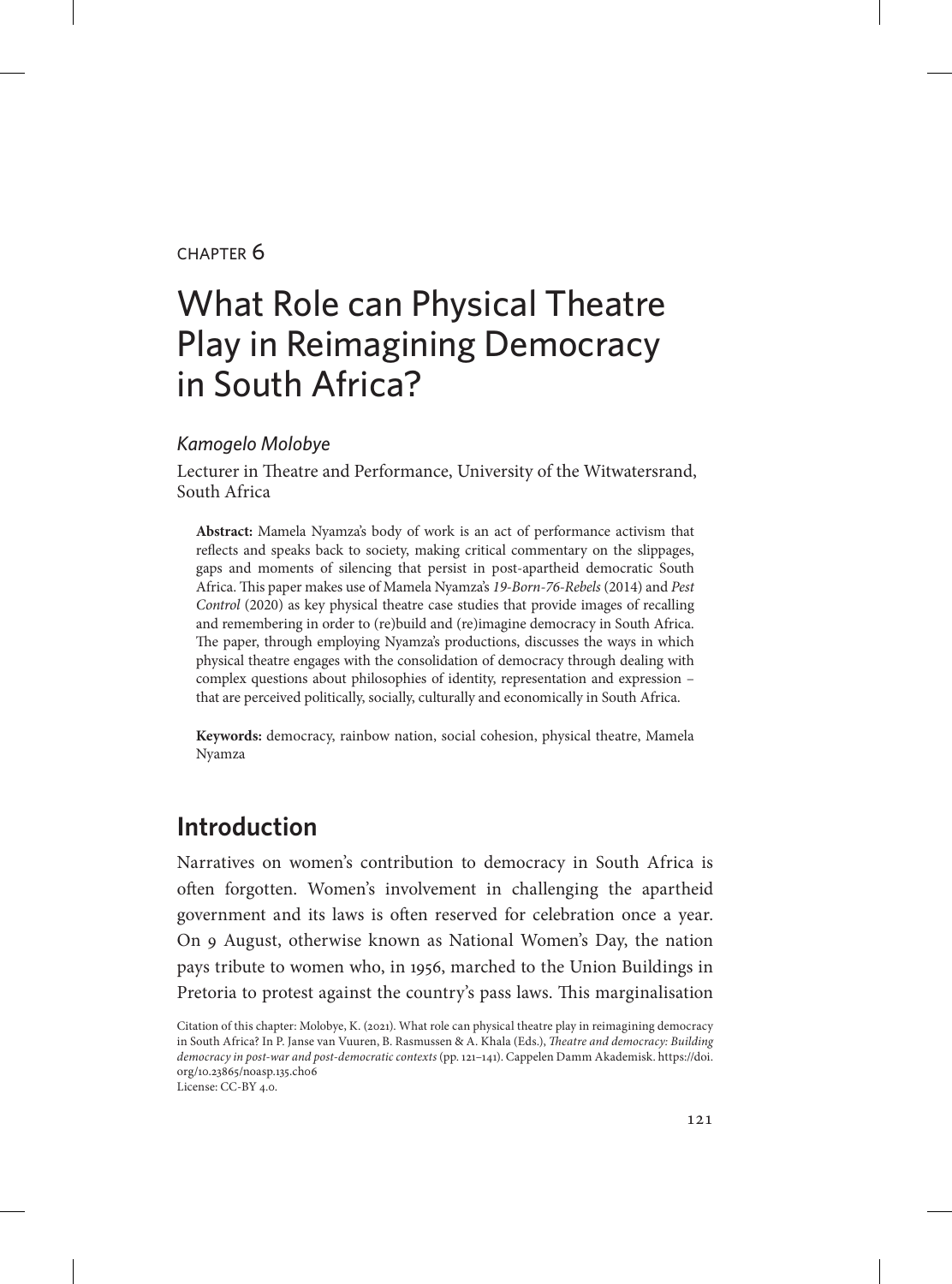of women in South African history holds an equally disturbing seat in South African theatre that ignores and/or misrepresents the presence and contribution of women towards the liberation of South Africa, including their contribution to the growth of theatre in South Africa. Temple Hauptfliesch states that, during apartheid, "women operated mainly in the private and commercial world, for…the state funded theatre organisations have hardly ever allowed women into prominent positions of power" (Hauptfliesch, 1999, p. 55). The argument that Temple presents is supported by Yvette Hutchison who elaborates that theatres during apartheid functioned to further the socio-political agenda and stories of men who protested against apartheid (2018, p. 356). She goes on to state that "the plays of this period (apartheid) tended to explore male experiences of apartheid in mines, gangs, or prisons, with women being represented *in absentia*, through male memory or fantasy narratives" (Hutchison, 2018, p. 356). This refusal to acknowledge the power and contrition of women during apartheid, and in South African theatre, perpetuates systems of erasure, exclusion, silencing and oppression which mirror those that existed during the apartheid regime.

Many South African female visual, dance and theatre artists such as Sethembile Msezane, Zanele Muholi, Nelisiwe Xaba and Mamela Nyamza, to name a few, challenge the status quo of contemporary South Africa. In spotlighting one, Mamela Nyamza engages in projects that seek to interrogate issues of identity and positionality within democratic South Africa. Nyamza can be said to produce works that seek to ask: what does it mean to be South African, and a Black<sup>1</sup> female, in democratic South Africa? It has to be said the whole question of what it means to be South African in post-apartheid South Africa is one that is in constant flux. It is a question that seeks to understand democracy and to define it in a manner that shelters all who live in the country.

<sup>1</sup> Although the artists mentioned above are categorized as Black in South Africa, I use the term 'Black' as an inclusive agent for all women of colour in South Africa. That said, it should be noted that there are vulnerabilities that we ought to be aware of when making use of such terminology to refer to all women of colour within the South African context. See Erasmus, Z. (2000). Some kind of White, some kind of Black: Living in moments of entanglement in South Africa and its academy. In B. Hesse (Ed.), *Un/settled multiculturalism: Diasporas, entanglements, transcriptions* (pp. 185–207). Zed Books.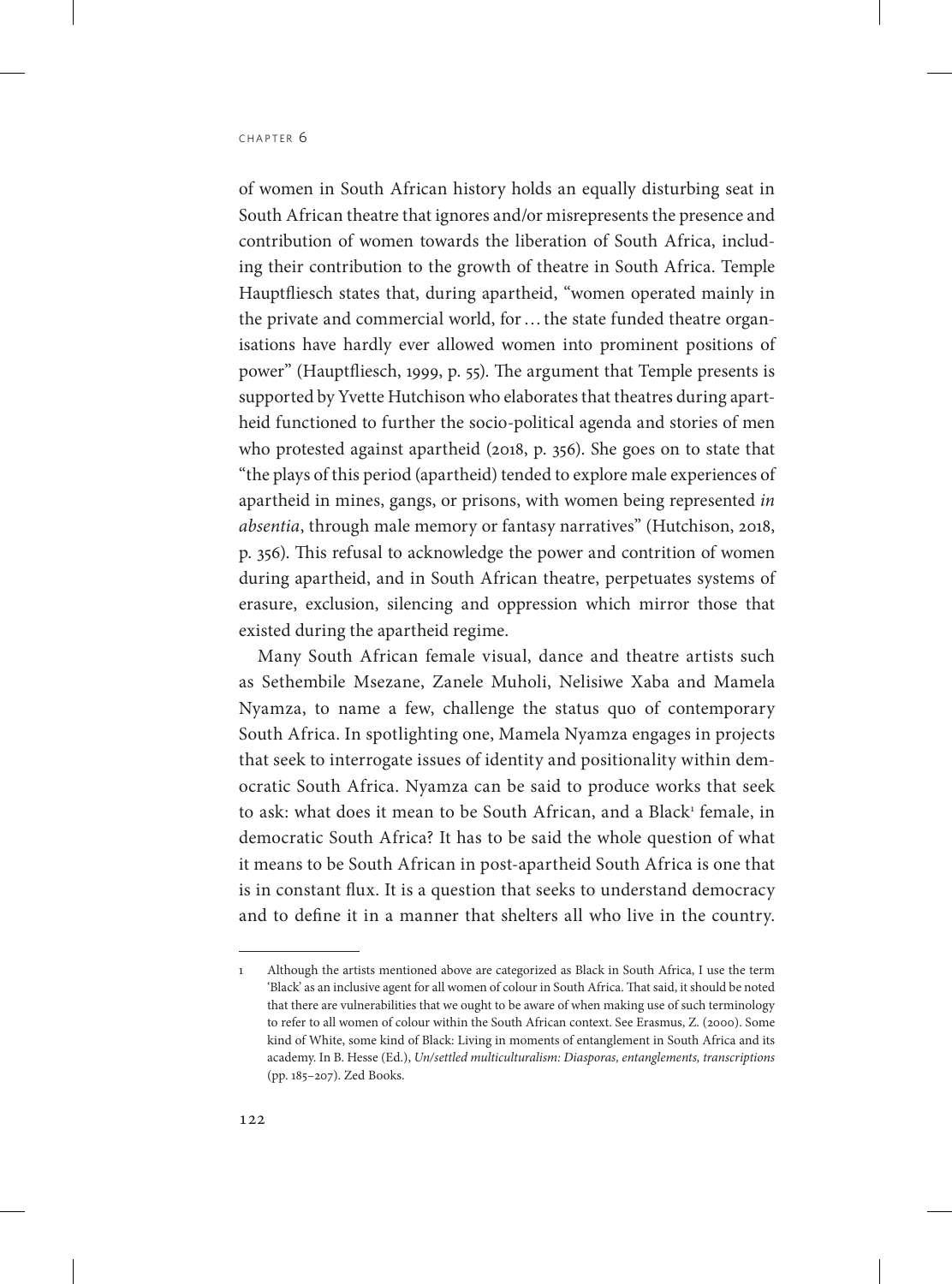What has become apparent is that, in attempting to (re)define and (re) imagine the South African democratic nation, there have been numerous attempts at consolidating democracy. The consolidation of democracy raises complex questions about philosophies of identity, representation and expression – that are perceived politically, socially, culturally and economically. Many South Africans find themselves conflicted with the formal structures, laws and processes that govern democratic South Africa with their personal interpretations and responses to the formal structures. This in turn causes difficulties in many South Africans to recognise and locate their identity in post-apartheid South Africa. In addition, the sensitivity to recognise a democratic identity is encountered with the need to seek a sense of being and belonging through the "doing of democracy" that realises itself in participation and representation.

Democracy in South Africa functions in two ways, namely first in post-apartheid South Africa, and secondly in post-1994 South Africa. In both these ways, democracy is defined as a system of government that celebrates difference and national unity. This celebration of difference is particularly understood through the eyes of the law that recognises different cultures, races, sexes, sexual orientations, religions and ethnicities equally – as enshrined in the Constitution of the Republic of South Africa, 1996. Wonke Buqa equally reiterates this idea as he states that "democracy functions as a system that accommodates difference and favours tolerance" (Buqa, 2015, p. 7). Key to the definition and framing of democracy in South Africa is interrogating whether there has been success in reconciling the tensions of its colonial past, in order to re-imagine new ways of pursuing nation building.

The paper makes use of a secondary research methodology which occupies itself with already existing data and literature. It takes as its point of departure the investigation of "what is already known and what remains to be learned about the topic through reviewing secondary sources" (Johnston, 2014, p. 620) in order to analyse, interpret and formulate arguments and critiques. Consequently, the paper makes use of three pillars in respect to problematising the ways in which democratic South Africa is spoken about. The three pillars discuss: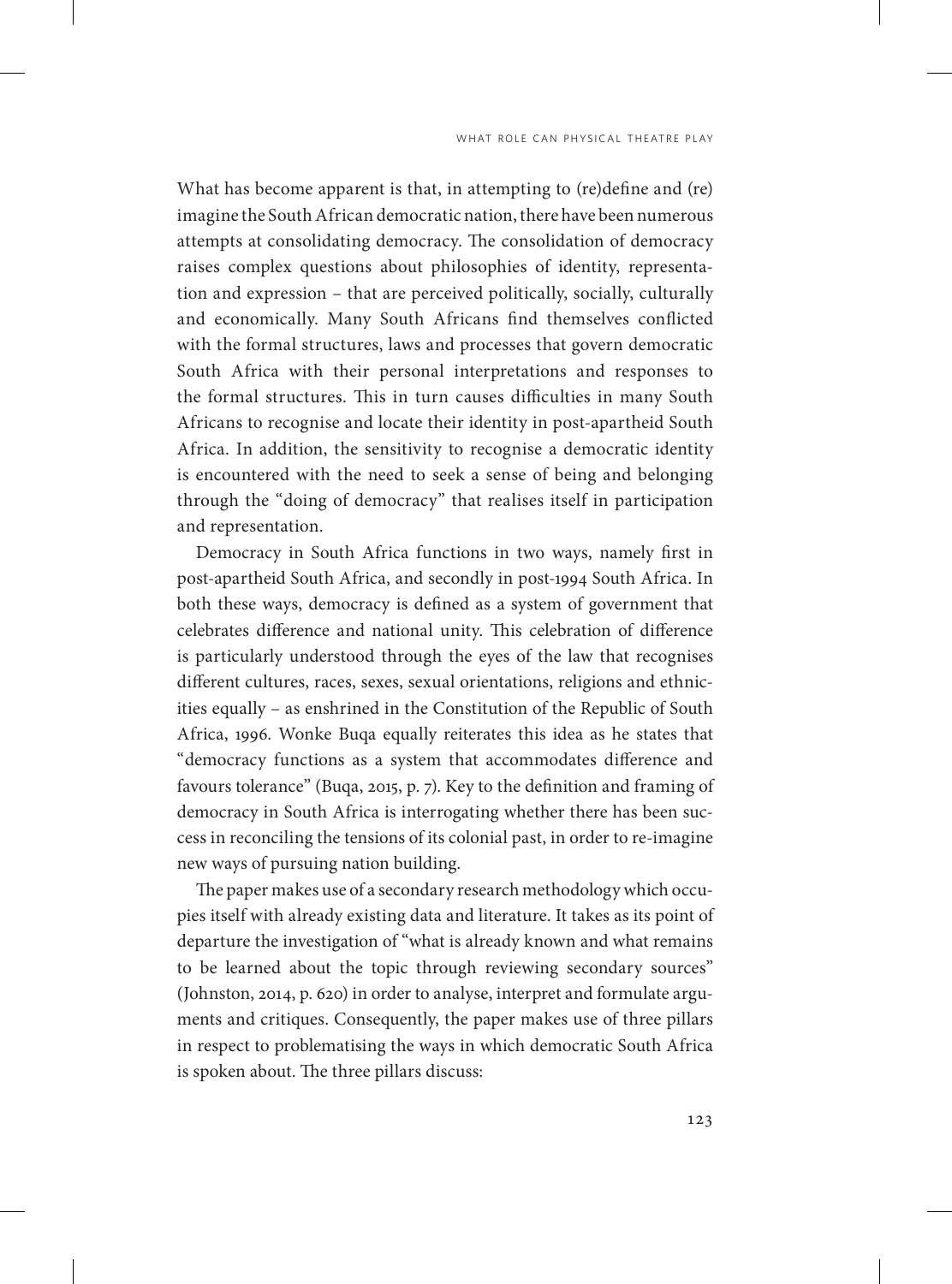- 1. Physical theatre as a theatrical form of embodied resistance (Sichel, 2018) that makes use of strategies of "intimate revolts" (Finestone-Praeg, 2010);
- 2. The on-going project of "decolonising the mind" (wa Thiong'o, 1986) as a means of deconstructing thinking, language and values that perpetuate neo-colonial systems of oppression and hegemonic social and political control, and finally;
- 3. A critical engagement of performances by Mamela Nyamza which reinforce the notion that "the body is a site of social, political and geographical inscriptions, production, or constitution" (Grosz, 1994, p. 23), a notion which is central in creating discourse that directly speaks to democratic South Africa and theatre's ability to comment on it.

The crafting of a post-apartheid democratic society is positioned through the diverse expression of the previously marginalised and repressed. It is to proclaim that "a democracy is consolidated not according to the number of free and fair elections or alternations in office, but according to the ideas and behaviours that individuals [and institutions] reveal [and uphold] in those processes" (Garcia-Ravero et al., 2002, p. 166). The proclamations of free participation, organisation, access and distribution are among some of the affirmations that the South African democratic state prides itself in. However, the design of the all-inclusive and consolidated society continues to be challenged and baffled by how it defines and materialises what it posits to uphold due to the deferred dreams outlined in its democratic pronouncements.

# **Mamela Nyamza in conversation with democracy**

The emergence of physical theatre, coupled with a new generation of artists that are Black and female, preoccupies itself with projects that overtly situate their race, sex and gender into the politics of contemporary democratic South Africa. Drawing inspiration from the new generation of physical theatre artists, this paper pays particular attention to the works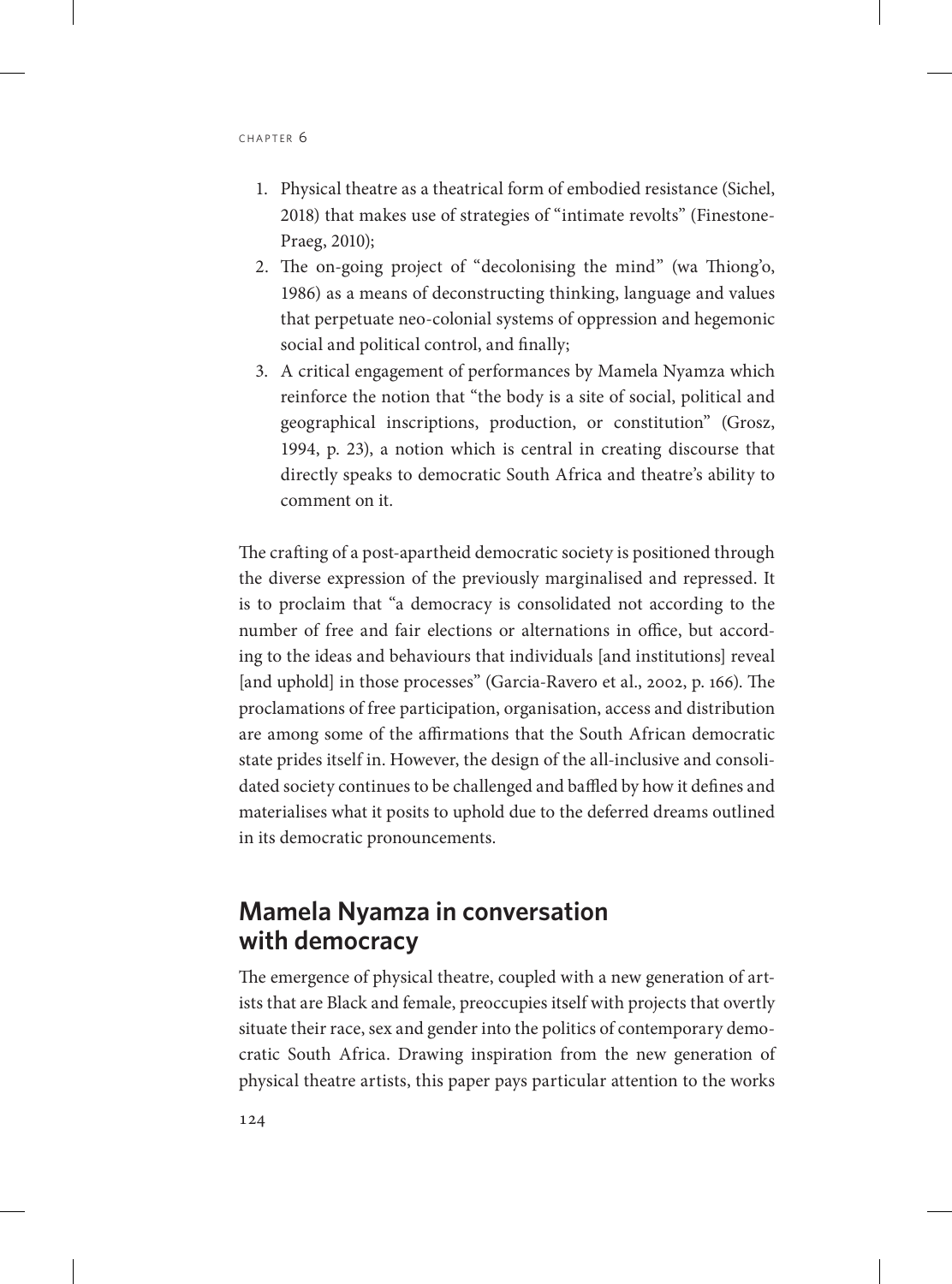of Mamela Nyamza, who, through employing dance and physical theatre, uses her body as a site of knowledge that serves the intention to challenge marginalised and silenced histories from the past. Nyamza's theatrical works overtly comment on and critique democracy in order to confront issues that adopt the agenda of recovery, (re)imagination and rebuilding the post-apartheid South African state. Her work involves itself in the embodied practices of the "doing of democracy" through interrogating the discrepancies inherited from apartheid that continue to seep their way through the cracks of democratic South Africa.

Mamela Nyamza is a South African choreographer, performer, and arts activist who was born in 1976 in the township of Gugulethu, Cape Town. The significance of the year Nyamza was born, and her work in 2013 titled *19-Born-76-Rebel*, reflect the 1976 Soweto uprising riots which took place on 16 June, led by students who were protesting for better education, equitable resources and infrastructure to learning, and the refusal to be taught in Afrikaans as a medium of instruction. As a young child Mamela was introduced to formal training in ballet from Zama School of Dance in Gugulethu. She continued her dance training career by pursuing a National Diploma in ballet at Pretoria Technikon in 1994, then went on to pursue a one-year fellowship in 1998 with the Alvin Ailey American Dance Centre.<sup>2</sup> Her upbringing in a township space, together with her race, gender, sex and sexual orientation, have become significant points of discourse in her theatrical conversations that present insights into the oppression that many women – many Black women, and many Black queer women – in South Africa experience in democratic South Africa. The battle that she experiences as a Black queer female has grounded many of her productions which include *Hatched* (2009), *Shift* (2011), and *Isingqala* (2011). Additionally, her works critique the lack of attention and equitable opportunities for Black people, specifically Black females, in South African institutions of employment and theatrical spaces, as evidenced in her productions *Rock to the Core* (2017), *De-apart-hate* (2017) and *Pest Control* (2020) which confront the prejudices that Black women

<sup>2</sup> *I Am Woman – Leap of Faith*, – Episode 2, Season 2 – Mamela Nyamza, SABC (2013). https:// www.youtube.com/watch?v=SkeP3aCoEwE (Accessed: 13 February 2021).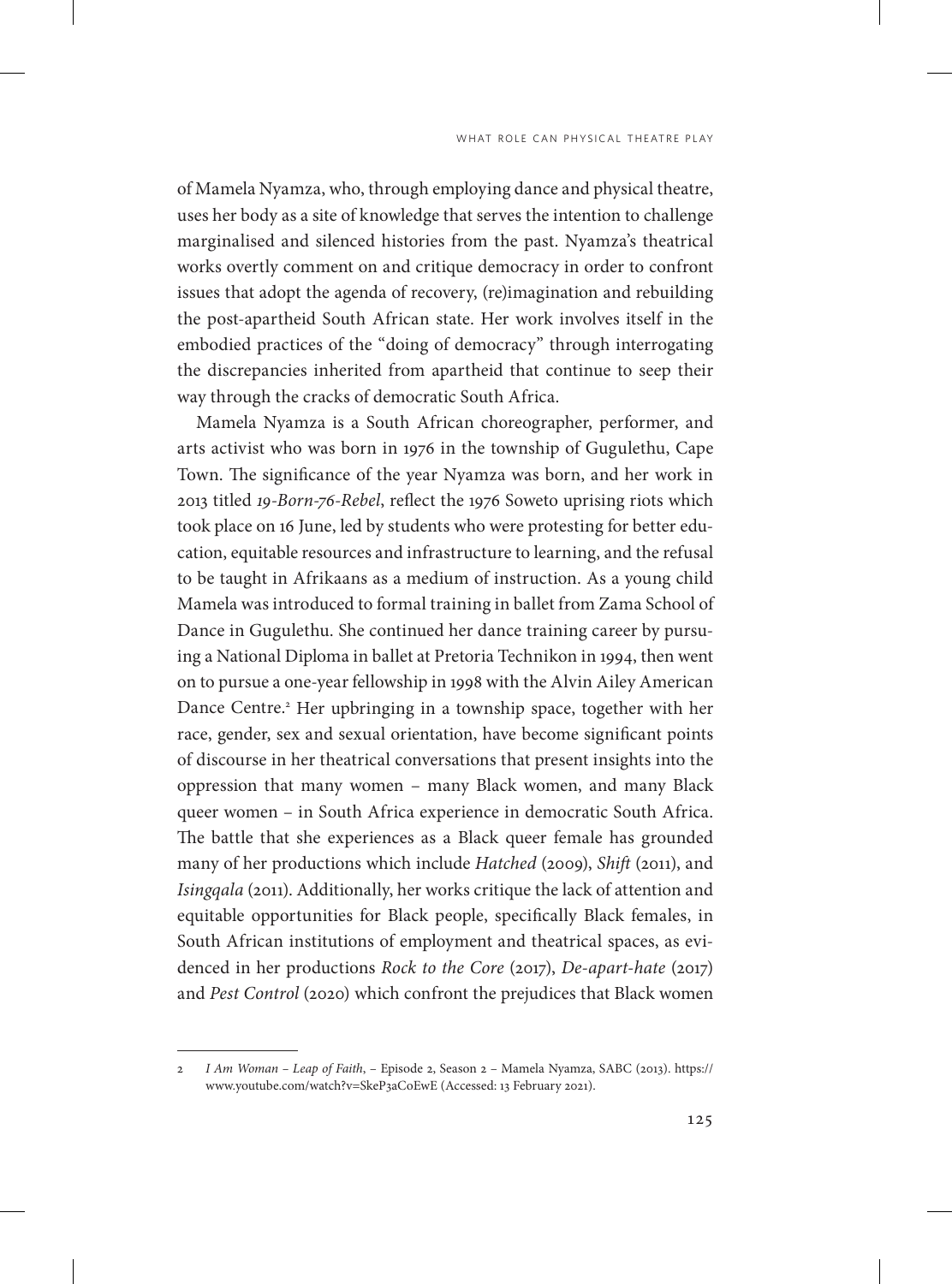experience economically at places of work that disempower them in the same way the apartheid system did.

The legitimacy of South Africa as a democratic state should be questioned and interrogated in the light of the quality of what it promised to uphold through the values of equality, political participation, free speech, expression without fear or repression, cultural consolidation, access, and development of the state. However, it seems to be confronted with some challenges in bridging the formal structures of democracy as written in law with the realisation and materialisation of the democracy as observed in society. In taking into consideration the challenges that the country continues to face in consolidating its democracy, one needs to ask: does South Africa fully engage and confront the political, social and cultural challenges that it inherited from the apartheid regime in order to recover, (re)imagine, and (re)build itself?

The aftermath of South Africa's colonial apartheid regime primarily left many South Africans with a sense of damage that manifested itself emotionally and psychologically. In addition, it presented reminders of a set of complex systems and constructs that needed to be reimagined in order to build and construct a democratic nation that is free and equal for all. Many South Africans found themselves in positions of emancipatory reflexivity where they had to rethink, negotiate and construct socio-cultural, political and economic ideologies that create meaning for themselves and their community(ies).

In this paper, I ask what of the past remains in the present and can be utilised in physical theatre performances to explore and provide a critical questioning and reflexive challenge to democracy in South Africa? While Mamela Nyamza has a rich body of work that is relevant in discussing physical theatre and democracy, this paper places a particular focus on two of her works – 19-Born-76-Rebels (2014),<sup>3</sup> and *Pest Control* 

<sup>3</sup> *19-Born-76-Rebels* has been commissioned and performed multiple times. It debuted in June 2013 at Young Blood (Cape Town), and was commissioned in July 2013 for the Festival d'Avignon in France. It continued to be performed in March 2014 at the Gordon Institute for Performing and Creative Arts' Infecting the City Festival (Cape Town), then continued in June 2014 at the Grahamstown National Arts Festival (Makhanda). The paper makes reference of the June 2014 performance watched by the author at the Grahamstown National Arts Festival.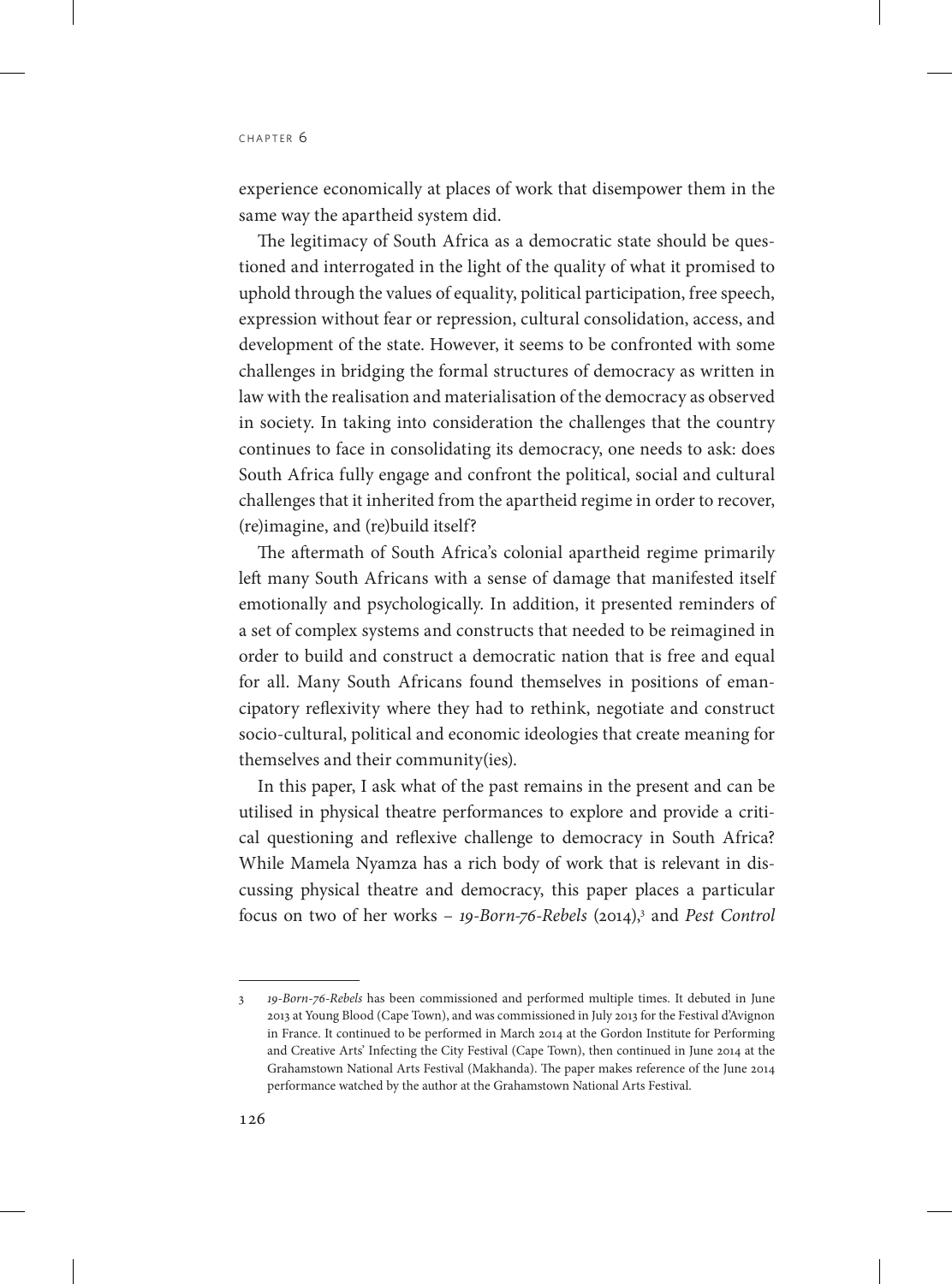(2020)4 – as key physical theatre texts that provide images of recalling in order to speak to, and against, processes of (re)building democracy in South Africa. In addition, the paper examines the intersecting relationships between expression and interpretation, as embodied and performed in physical theatre performances. Important in the research is the recognition that both democracy and theatre function as continuing processes of interrogation (of the self and the other) through an active embodied practice. It is this discipline of theatre, as embodied practice and in physical theatre performance, that open up avenues for considering and mapping transformations, shifts, and developments towards imagining and building democracy in South Africa.

## **Democracy as nation building and social cohesion**

The framework that democracy functions under in South Africa, which is of interest in this paper, are the pillars of nation building and social cohesion. These pillars have manifested themselves through the model of "the rainbow nation" as articulated and endorsed by Archbishop Desmond Tutu and former South African Presidents Nelson Mandela and Thabo Mbeki. Since the end of apartheid, South Africa has been engaged in processes of national building and social cohesion which aim to (re) build the country from the traumatic legacy established by its history. Mamela Nyamza's work positions her as an artist who employs physical theatre as a form through which she engages with intersecting lenses of history and post colonialism in order to speak back to systems of marginalisation, silencing, misrepresentation and denied presence in narratives of belonging within processes of nation building (McEwan, 2003, p. 740).

The Department of Arts and Culture highlights the difficulties in consolidating the "divide attached to race, class, space and gender" (Department of Arts and Culture, 2020) which continue to persist post-apartheid.

<sup>4</sup> A production performed during the 2020 virtual National Arts Festival due to Corona Virus Covid-19 regulations. The production was triggered by Mamela's dismissal from her role as the Deputy Artistic Director of the State Theatre in 2019.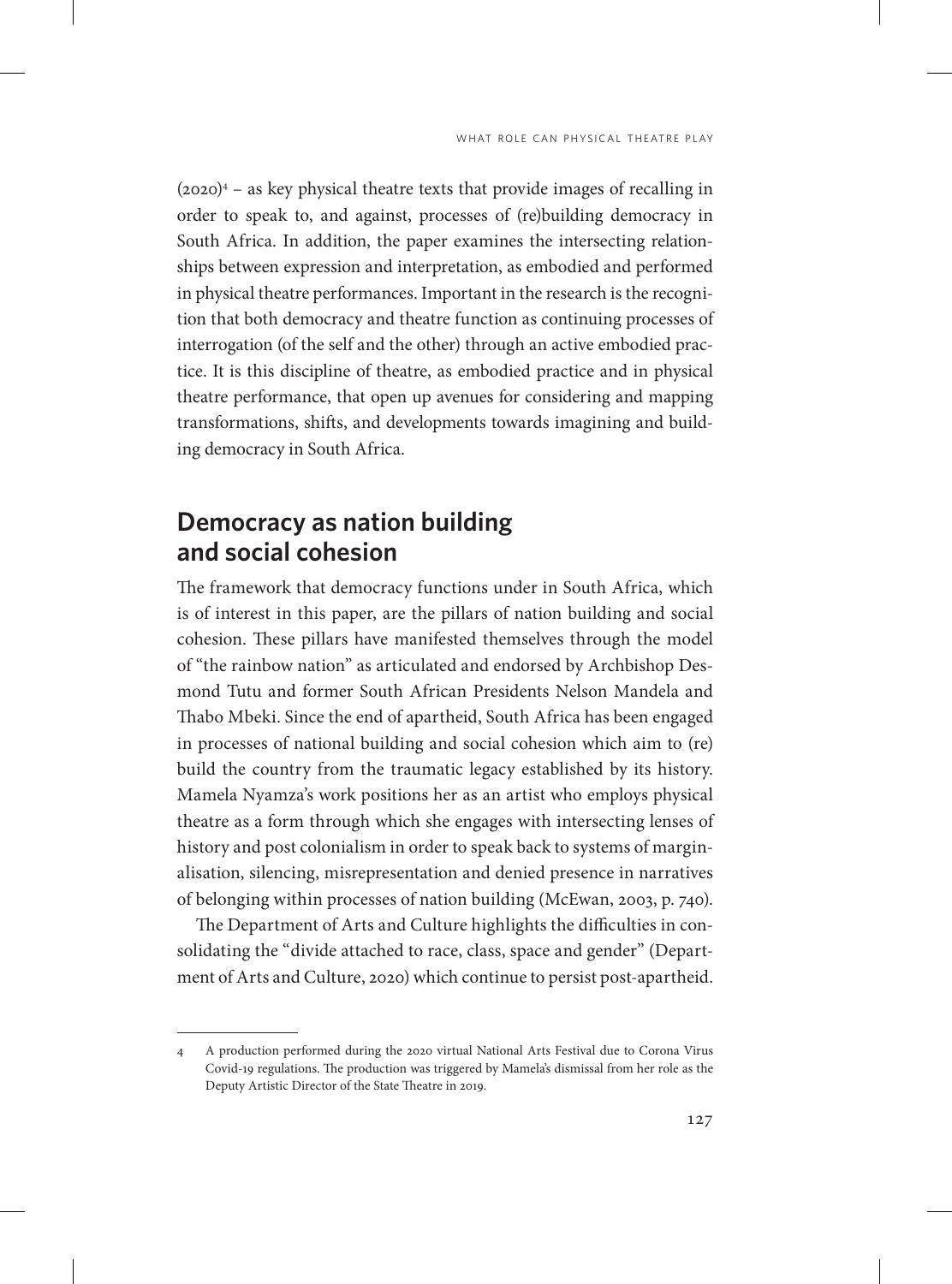In a letter written on 4 February 2020, the Department states that the project of social cohesion positions itself as a strategy aimed at promoting national unity through "advancing constitutional democracy, human rights and equality; promoting non-racialism, non-sexism, equality and human solidarity; building unity amongst South Africans, as well as the region, continent and the international community; and encouraging healing of individuals and communities" (Department of Arts and Culture,  $2020$ <sup>5</sup>

Nation building and social cohesion seek to promote democracy through the lens of national, political, social and cultural identity(ies) for South Africa and its citizens. As stated by Mathebe (2002, p. 139) "national reconciliation and the idea of the rainbow nation were generally regarded as the main pillars of social cohesion and integration." The model of the rainbow nation, including national reconciliation, functions as political and social symbols of unity. They position themselves as binding agents for a diverse country that seeks to engender a move away from racial, cultural and political segregation.

Theatre, dance and physical theatre have a history of functioning as artistic forms of cultural and political activism towards the same goals held within systems of social cohesion and nation building in South Africa. In her book entitled *Body politics: Fingerprinting South African contemporary dance* Adrienne C. Sichel states that "South African activist artists of the 1980s and 1990s, with many dancers and dance professionals among them, helped fight for democracy and the establishment of a cultural policy and legislated institutions such as the National Arts Council and the Department of Arts and Culture" (Sichel, 2018, p. 24), which both fund the arts in South Africa and advocate for social cohesion and nation building – through the arts. The history of physical theatre in narratives of resistance and change is evident in its ability to continually challenge tradition through experimentation. Physical Theatre insists on "experimenting with traditional narrative structures and deconstructing known dance and theatrical codes and languages…to question conventional

<sup>5</sup> Department of Arts and Culture (4 February 2020). Social Cohesion and Nation Building compact. [online] https://www.gov.za/SocialCohesion# (Accessed: 14 February 2021).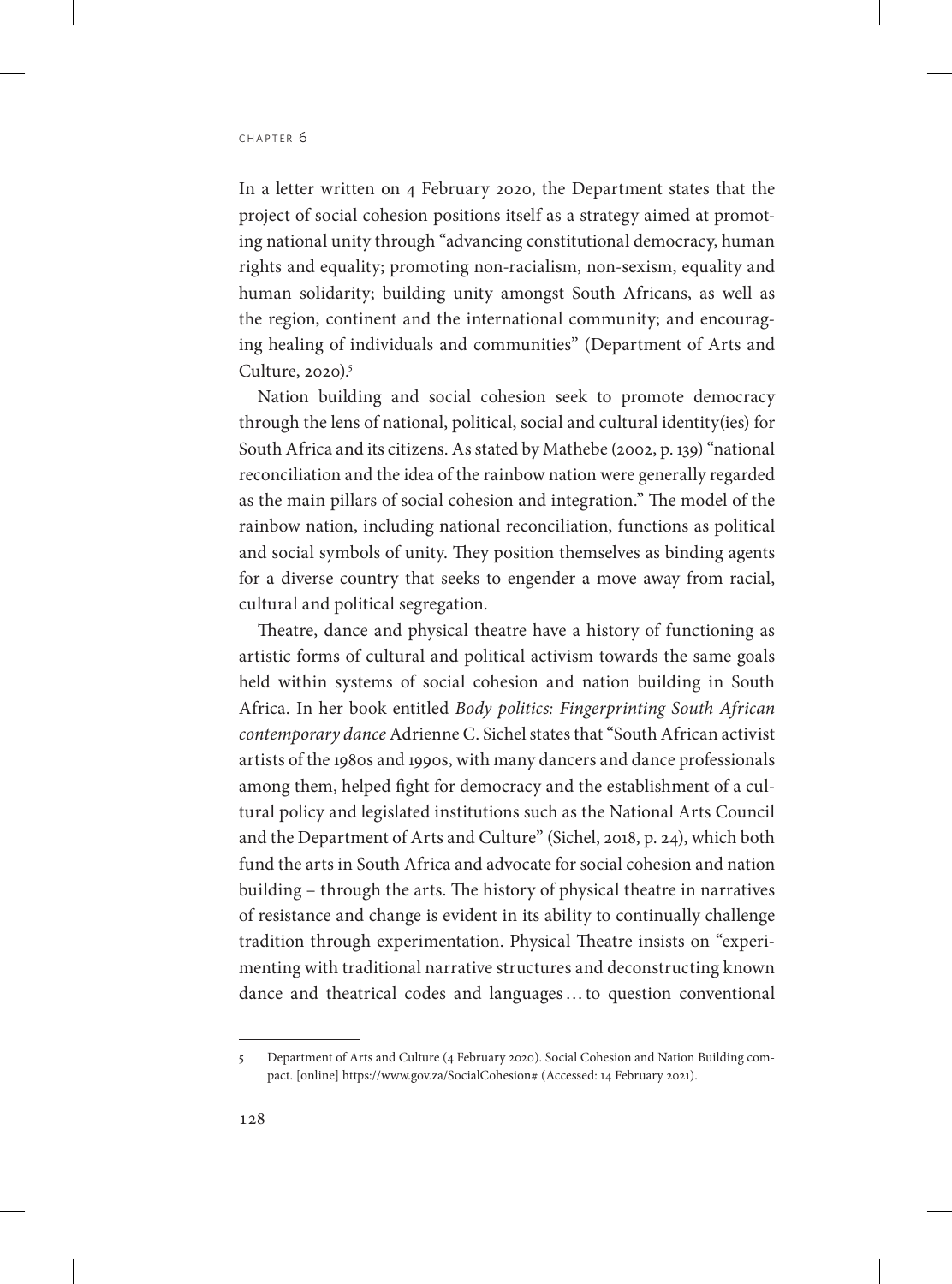perceptions of what dance or theatre might be" (Finestone-Praeg, 2010, p. 30). The importance of South African physical theatre in deconstructing traditional modes of storytelling is in its ability to innovatively tap into the theatrical aesthetics of personal and historical memory to provide biographic and autobiographic embodied narratives that position the body as a site for resistance against the status quo (Sichel, 2018, p. 56).

The key question to ask is: how does physical theatre performance enter into and position itself in spaces that historically did not allow for access to, or allowed for only a restricted access to, social and political discourses about systems of power? The response to this fundamental question is that physical theatre in South Africa positions the arts as a medium for social, cultural and political engagement specific to the South African context. Physical Theatre functions as a medium that artistically and critically questions the micro and macro aggressions embedded within democratic South Africa through remembering narratives that have been silenced or misrepresented.

*19-Born-76-Rebels* is one such production that evokes memory to creatively narrate and engage with the Soweto Riots of 1976 which were motivated by the inadequate and unequal education of Black pupils in South Africa. In addition, the production provides an insight into the negotiations that took place between the African National Congress (ANC) and the apartheid National Party (NP) to shape the journey towards equality (specific to education of all pupils in the country) and democracy in South Africa. The performance is predominantly physical theatre-based with very few words and dialogue. It makes use of movement, embodiment and physical gestural performativity to convey the narrative and plot.

The evocation of memory in South African Theatre functions as an important tool used to articulate narratives of violence and trauma in order to "offer a glimpse of the ways South African drama [and physical theatre] negotiates the experiences of trauma in the twenty-first century" (Maufort, 2015, p. 242). It is this ability to collect and re-collect memories of trauma embedded in the body that provides theatre-makers with the ability to complicate and nuance South African experiences of identity and pain through artistic mediums of expression, as evident in *Karoo*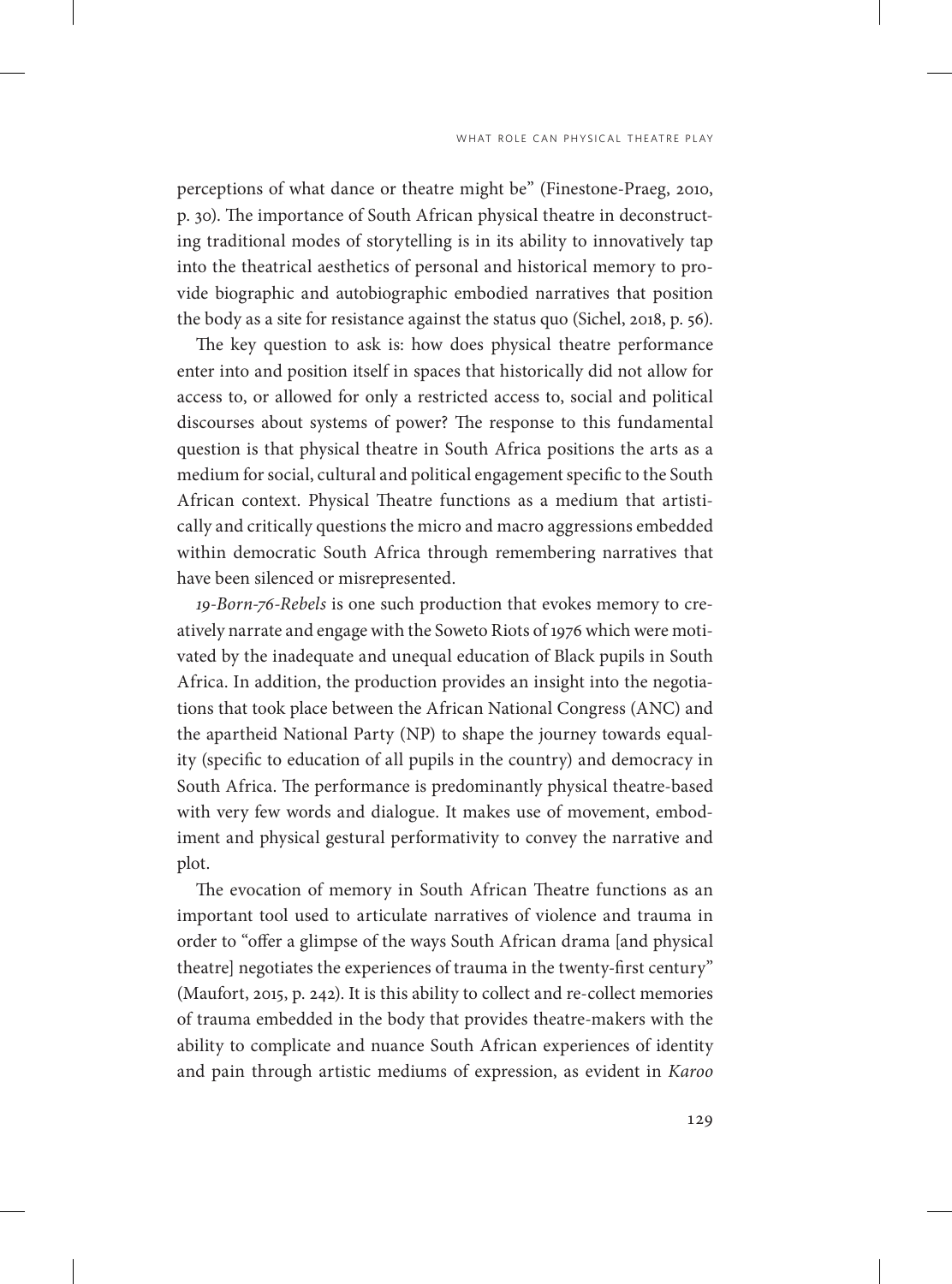*Moose* (2007) by Lara Foot and *I Stand Corrected* (2012) by Mamela Nyamza and Mojisola Adebayo, both of which explore sexual abuse, violence and rape in South Africa. Jay Pather, a South African choreographer, in speaking about the body, trauma, physical theatre and democracy, states that "as a South African choreographer, it has not been difficult for me to draw connections between a social and political context and such formal choreographic principles as proxemics, kinesics, cellular memory and sentience, both during and after apartheid" (Pather, 2015, p. 317). Important in Pather's statement is the recognition that apartheid sits firmly in moments of trauma – within and outside the body – that reveal themselves in South Africa – both in the body and in society. Mamela Nyamza's work identifies and interrogates these moments of trauma that show themselves through violence that perpetuates systems of nuanced racism, sexism, homophobia, abuse and inequitable access to education and resources.

# **Postcolonial and decolonial perspectives in South African physical theatre**

The call to provide new ways of thinking and living that unshackle South Africans from colonial history and racist culture is a difficult project since this history and this culture continue to find ways of breathing in post-apartheid South Africa. It cannot be denied that democratic South Africa struggles to resolve the colonial legacies that have been left behind by the apartheid regime, and which somehow find themselves surviving in institutions of governance, employment, education and social interactions. Gilbert and Tompkins argue that postcolonialism provides an ability to interrogate and question colonial pasts, and propose critical ways in which the present can interact with the past in order to build a democratic nation. They state that "the notion of the postcolonial is endlessly differentiated because it positions the artist and the reader/spectator in changing the structures of power, empire and national formation" (Gilbert & Tompkins, 1998, p. 384). Postcolonialism is political in its ability to create a platform that acts to interrogate the hegemony that underlies colonial representations. It is said to be "an engagement with and contestation of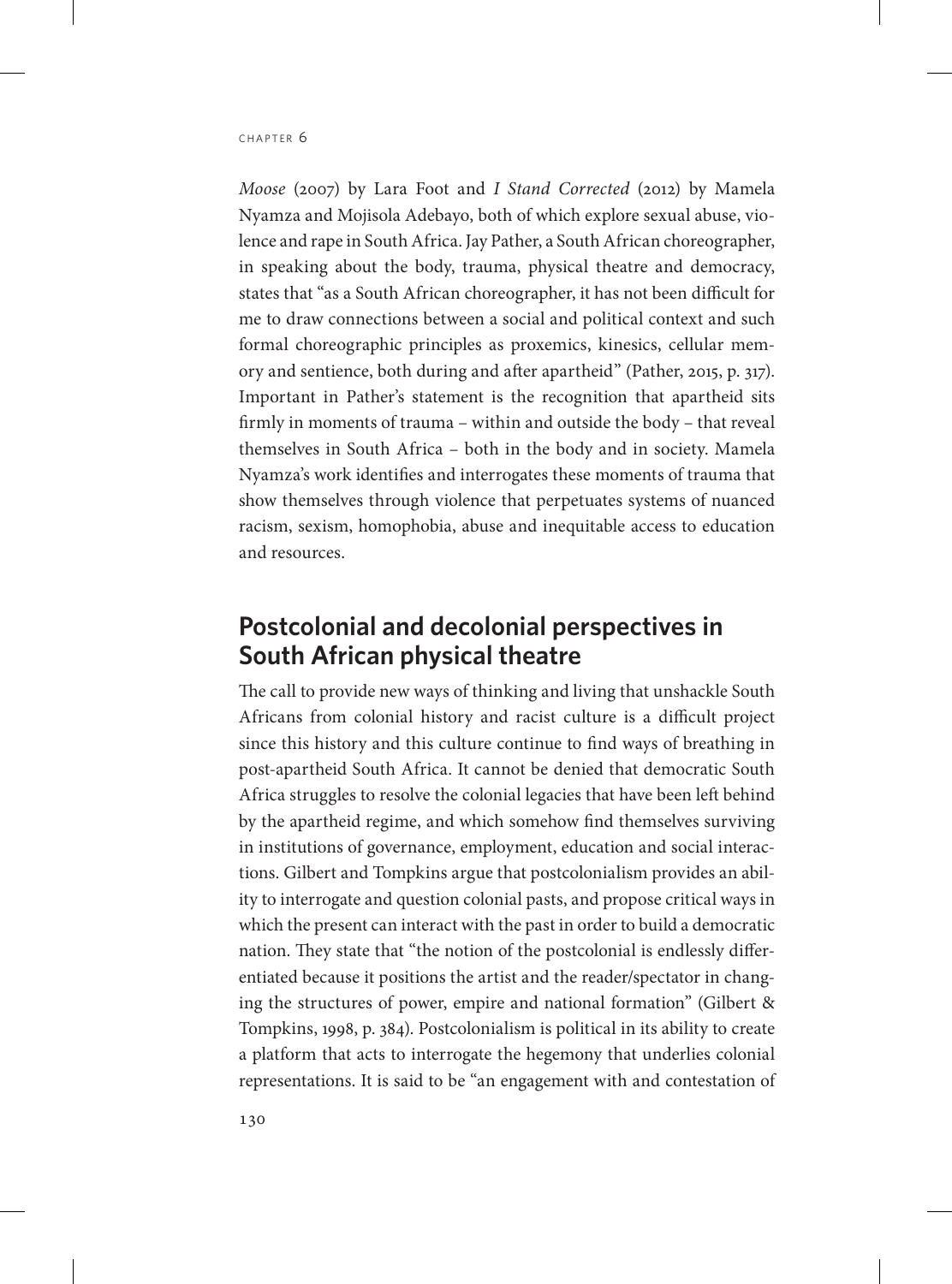colonialism's discourse, power structures, and social hierarchies" (Gilbert & Tompkins, 1998, p. 2). As such it addresses reactions to colonialism in a context that is politically and historically motivated, and extends to contexts that are not necessarily determined by temporal constraints.

The project to dismantle the inequalities that are prevalent within South Africa calls for a united front that makes use of both postcolonial thinking and the project of decolonisation so as to redefine and restructure institutional cultures in democratic South Africa. Mbembe notes that "'decolonisation' is a project of 're-cantering'. It is about rejecting the assumption that the modern West is the central root of Africa's consciousness and cultural heritage. It is about rejecting the notion that Africa is merely an extension of the West" (Mbembe, 2015, p. 16). The argument that Mbembe presents marries well with the line of thinking expressed by Ngugi wa Thiong'o, whose project concerns itself with Africans engaging in processes of "decolonising the mind" (wa Thiong'o, 1986) in order to reassert themselves within their society(ies). Ngũgĩ $^{\circ}$  states that the most important aspect of colonialism was the "domination [of] the mental universe of the colonised, the control through culture, of how people perceived themselves and their relation to the world" (wa Thiong'o, 1986, p. 17). While the project of decolonisation means different things to different people, one can gather, from Ngugi, that it is an act of freeing Africans from the residual effects of colonialism on their cultures that negatively affects their ways of thinking and institutional cultures. To state this differently, "decolonisation…is not merely (or indeed primarily) an *event* that took place when and where formal colonial rule came to an end, but rather a *process* of challenging the cultural and epistemic legacies of colonialism in broader fields of history, aesthetics and culture" (Andersen, 2018, p. 1).

In talking about the performing body on stage, particularly within the postcolonial context, Gilbert and Tompkins state that:

<sup>6</sup> Ngugi wa Thiong'o was born James Ngũgĩ. Ngũgĩ's name is not in the western form of last name, first name, because neither Ngũgĩ nor wa Thiong'o is his "last name" in the sense that is used in the west. He returned to the traditional Gikuyi form of his name, which roughly means Ngũgĩ son of Thiong'o, and is referred to on his own web site as Ngũgĩ. [online] http://www.librarything.com/author/thiongongugiwa (Accessed: 29 March 2021).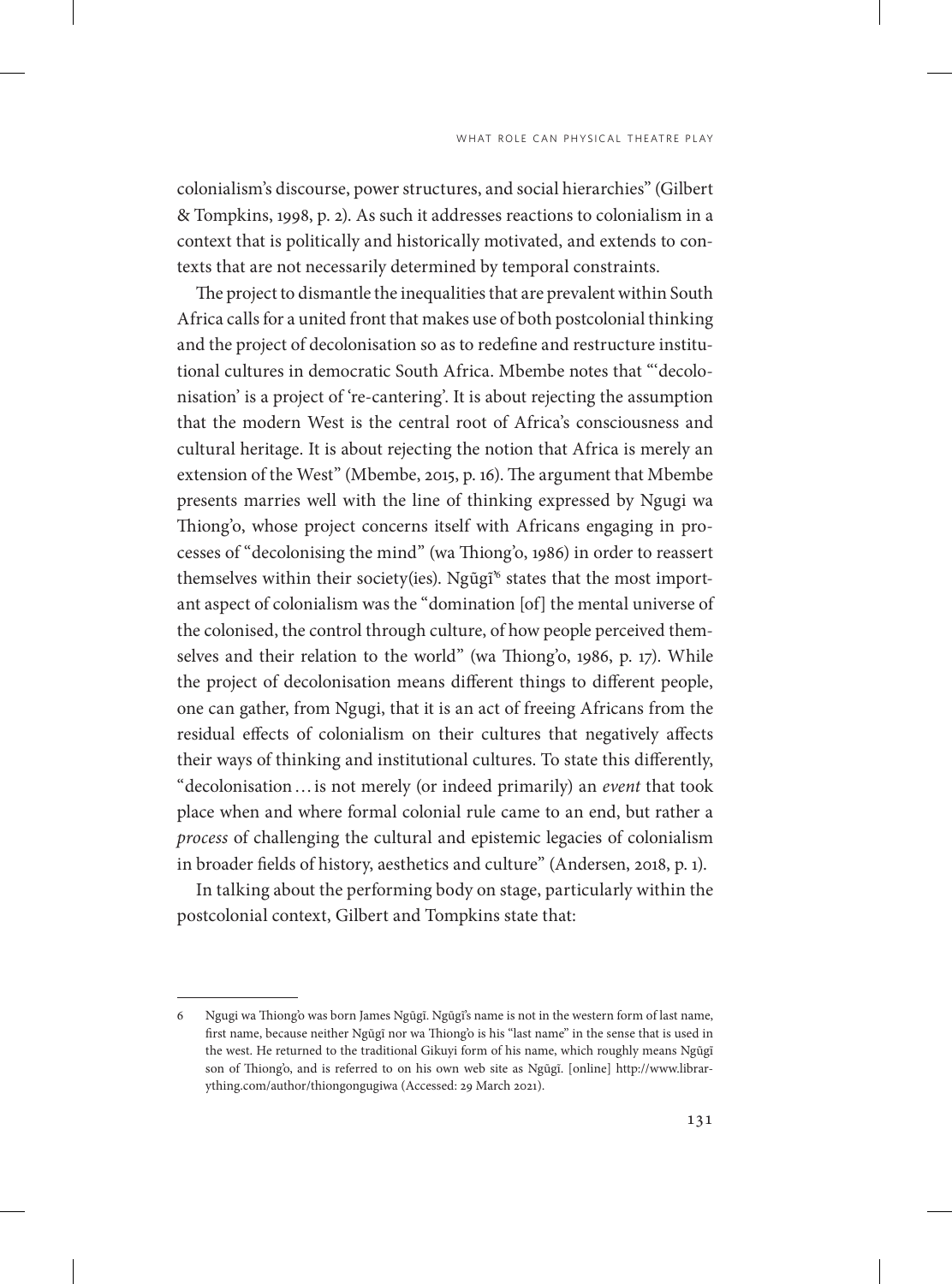In the theatre, the actor's body is the major physical symbol; it is distinguished from other such symbols by its capacity to offer a multifarious complex of meanings. The body signifies through both its appearance and its actions. As well as indicating such categories as race and gender, the performing body can also express place and narrative through skilful mime and/or movement. (1998, p. 203)

In saying this, Gilbert and Tompkins speak to the idea that the body is a site of knowledge-power that holds many signifiers about its history and culture, and as such the performing body can be seen as a site of resistance that can find alternative ways of self-representation. This idea is supported by Terese Migraine-George in *African Women and Representation: From Performance to Politics* (2008); she draws parallels to the dynamic role of African women playwrights and performers to speak in spaces in which they previously did not have an opportunity to speak about their politics (Migraine-George, 2008, p. 8). Migraine-George's discussion is important as it bring into the conversation works by artists such as Lara Foot with *Tshepang* (2004) and *Karoo Moose* (2009), Chuma Sopotela with *Inkuku ibeke Iqanda* (2016), Nelisiwe Xaba's *They Look At Me and This Is All They Think* (2011), and Mamela Nyamza's *19-Born-17- Rebel* (2014). These works by these Black female artists serve as a tool for physical and symbolic presence that supplies a voice to the many silenced and misrepresented narratives of many other women within democratic South Africa. In support of this, as Jeanie Forte observes, "one crucial aspect of contemporary feminism is the expression of pain, the pain of the female body in patriarchal culture" (Forte, 1992, p. 252). This is because the body, and her body, in its interrogation of the status quo of social and political moments, becomes political. It authors narratives that mirror society in order to allow audiences to reflect on possibilities for change and transformation.

The conversation between postcolonialism and decolonising the mind has recently also been accentuated through the #RhodesMustFall movement which began in 2015 with protests by students at the University of Cape Town. These protests demanded a shift and restricting of the education in higher institutions of learning with a call to decolonise the curriculum into an inclusive curriculum that dismantles the hegemony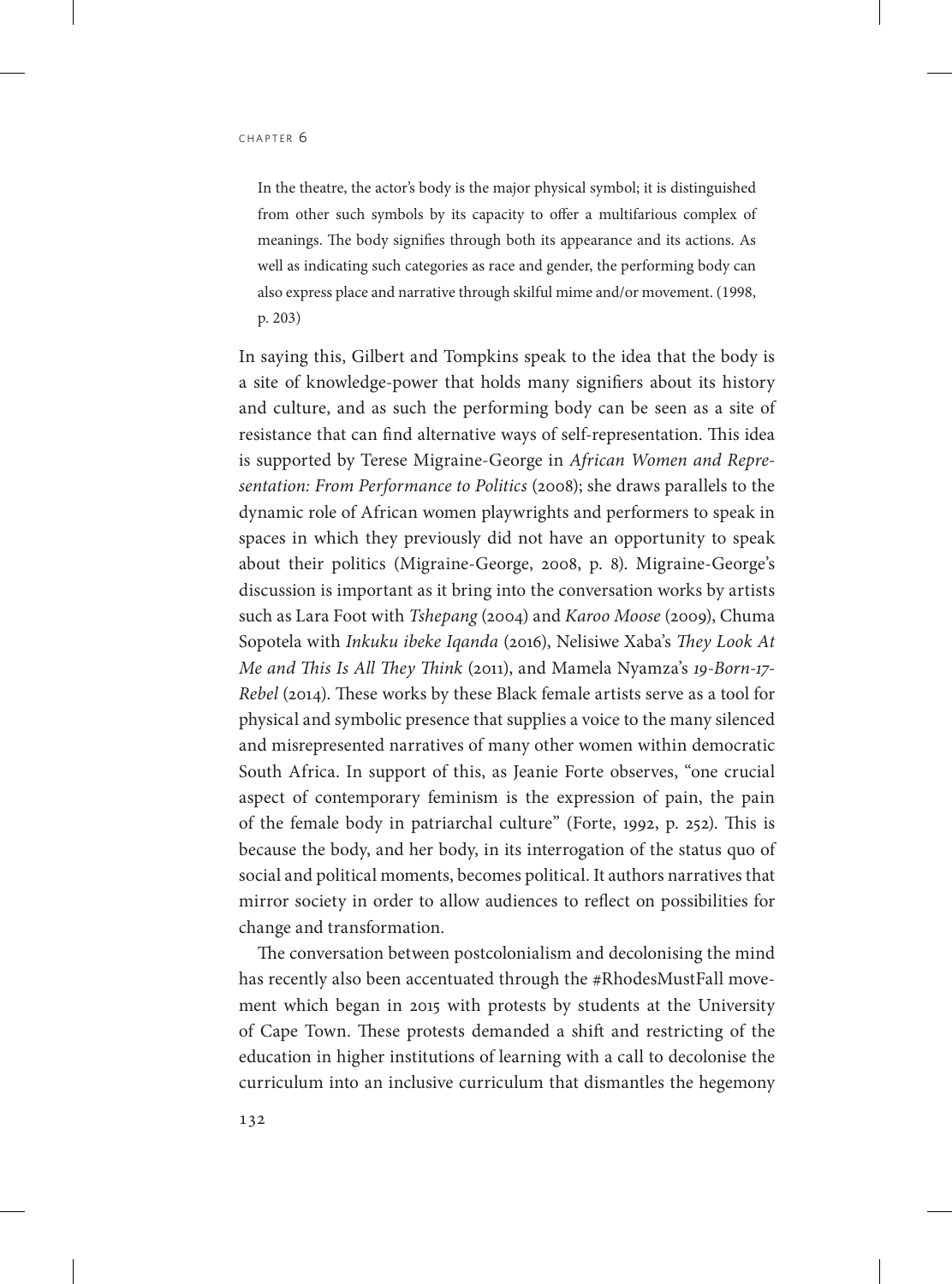of Western knowledge systems. In addition to this, the movement and protest called for three things to be decolonised:

First, changing or removing iconography, monuments and other material legacies of colonialism in and around the universities, notably the statues of the British imperialist and colonial politician Cecil John Rhodes (1953–1902); second, a call for more Black South African academics (in the case of UCT) and more racial diversity (in the case of Oxford); and third, the inclusion of more non-Western authors, approaches and topics in order to decolonize curricula and allow a broader representation of epistemologies. (Knudsen & Andersen, 2018, cited in Andersen, 2018, p. 2)

The #RhodesMustFall movement served as an important process towards decolonisation and postcolonial approaches to thinking, a process which was captured, documented and embodied by Sethembile Msezane. Her performance art and live sculptures document and speak back to the erasure of South African women in South African history.7 Similarly, this act of documentation and critiquing is evident in Nyamza's work *19-Born-76- Rebel* which tackled issues of race, class, and social development in South Africa – specific to the education system within the status quo.

Historically – within institutions of higher education and faculties of dance and movement training – the practice of movement studies and physical performance has been perceived as meaningful curriculum when solely approached through the codified forms supplied and taught within Western Discourse dance canons. This is to say that, for many years, institutions of higher education considered dance forms such as ballet, contemporary dance, and modern dance as acceptable forms to teach because of the history – both written and codified – that they hold. The popularisation of Western dance forms – in theory and practice, within institutions of higher education – has remained largely unchallenged because the academy has failed to see emergent ways of knowledge production as valid epistemologies and ontologies. In addition, institutions of higher education seem to harbour a reluctance (within contemporary

<sup>7</sup> Sethembile Msezane, *Living sculptures that stand for history's truth,* TEDGlobal, 2017 https:// www.ted.com/talks/sethembile\_msezane\_living\_sculptures\_that\_stand\_for\_history\_s\_truths (Accessed: 14 February 2021).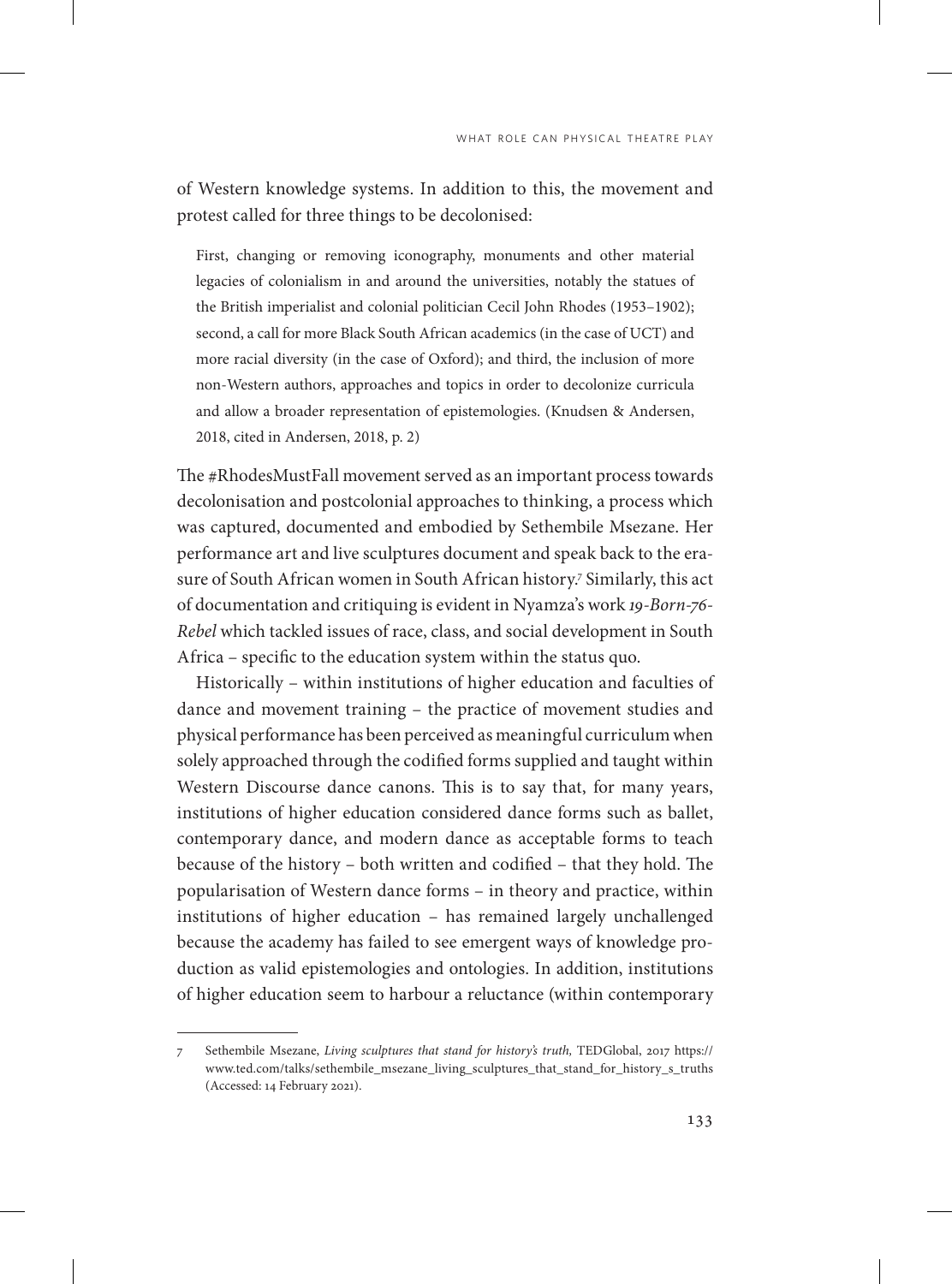democratic South Africa) in relation to the changing and transforming demographics of the student population whose ways of knowing, of being, and of becoming need to be equally considered, in addition to those that are already established within the academy. The challenge, therefore, presented to institutions of higher education by students follows similar trajectories to Mbembe's postcolonial and wa Thiong'o's decolonising the mind projects.

*19-Born-76-Rebels* remains relevant even in contemporary South African education as many institutions seek to explore ways of decolonialising the education system in order to make it equal and all-inclusive. This has been evident in the calls to transformation prompted by the #FeesMustFall Movement which, in many ways, echoes the dialogue and discourse that Nyamza and Sopotela reveal in *19-Born-76-Rebels* as they read a passage in the book in Afrikaans and commence to tell the audience about where they come from in Afrikaans – which was the medium of instruction for teaching and learning during apartheid. In addition, the production echoes areas of inequality to educational prosperity and access – much in the same way as the #FeesMustFall Movement did – as the performers reveal to the audience the reality of apartheid government spending on education per child in 1982, with a Black child receiving R146 while a white child received R1 211.

Important to note in the works by South African physical theatre artists is questioning "when, or in which moment, a movement becomes political" (Foellmer, 2016, p. 58). The notion of movement being political in physical theatre is aligned to the politics of body which places the performing body has a site of knowledge and socio-political and cultural inscriptions that are layer the body, and, subsequently, to the narratives that it performs. The body being situated means that it is inscribed with narratives about the past and the present, about history and culture, about struggle and triumph that can only be known through embodied practice. Such performativity can be observed and disseminated through physical theatre that allows for the self-exploration to challenge the institutional systems and constructs. The body in postcolonial theatre, through the use of the discipline of physical theatre, demands a degree of engagement that, in contrast, cannot be achieved in text-based theatre.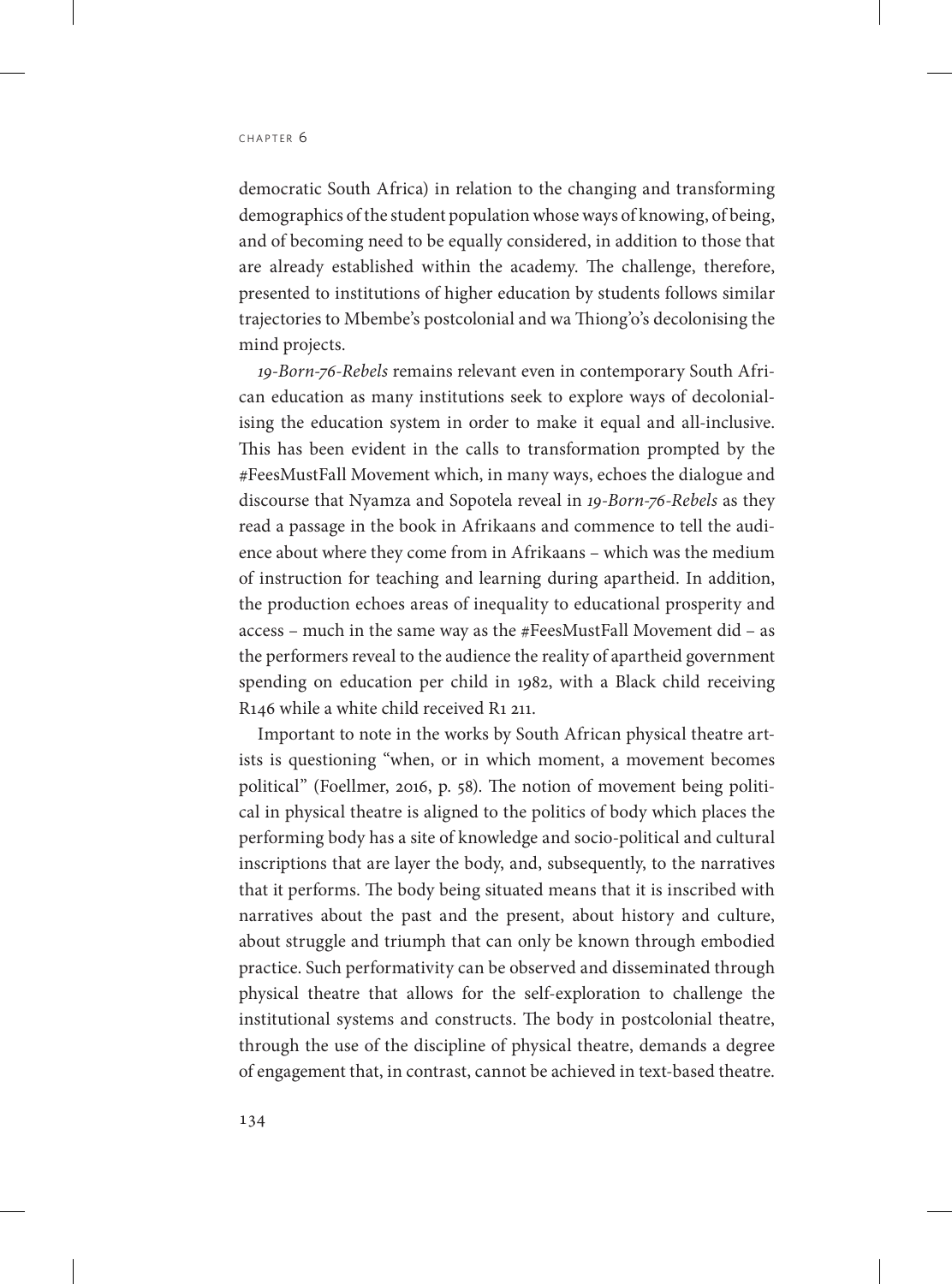The (re)imagining of language and dismantling the hegemony of language – both in the language spoken in traditional theatre and in the physical language of embodied performances – serves as a fundamental process towards decolonisation. For Ngugi, decolonising the mind goes beyond challenging the colonial structures that remain in Africa, but is additionally embodied in the act of embracing indigenous knowledge systems, languages and writings (wa Thiong'o, 1986). In speaking about Ngugi's work, Casper Andersen notes that "the colonised mind had to be decolonised. For Ngugi this meant giving up the language of the coloniser in his own writings and a struggle to change an educational system that gave precedence to Western traditions at the expense of all others" (Andersen, 2018, p. 4). In considering physical theatre and the works of Mamela Nyamza, "giving up the language of the coloniser" functioned as a process of disarming the coloniser's language as important in two ways: first, it is observed in the ways Nyamza challenges the hegemony of dance language through overtly moving against ballet, the formal dance training that she received, as the predominant physical and dance form of use in her works. Her productions explore a movement language that makes use of mime, physical theatre motifs, and traditional and indigenous dance forms in collaboration with ballet, allowing them to co-exist uniformly without one being dominant over the other. Secondly, Mamela Nyamza subverts narratives of power and hegemony through refusing silence, and to be silenced, as a strategy of the oppressed to counter the oppressor. This is made evident in her production *Pest Control* (2020) which premiered during a screening at the virtual National Arts Festival (vNAF) in 2020 as an act of resistance against her oppressor – her former employer, the South African State Theatre.

Adam Jarowski is quoted as saying "silence is oppressive when it is characteristic of a dominated group, and when the group is not allowed to break its silence by its own choice or by means of any media controlled by the power group" (Jarowski, 1988, cited in Houston & Kramarae, 1991, p. 388). *Pest Control* is a work that refuses to be dominated and to be silenced. It is a production that overtly and loudly speaks up against the injustices of Black female exclusion in places of employment and the lack of transformation in such spaces. Similarly to her work *Rock to the Core*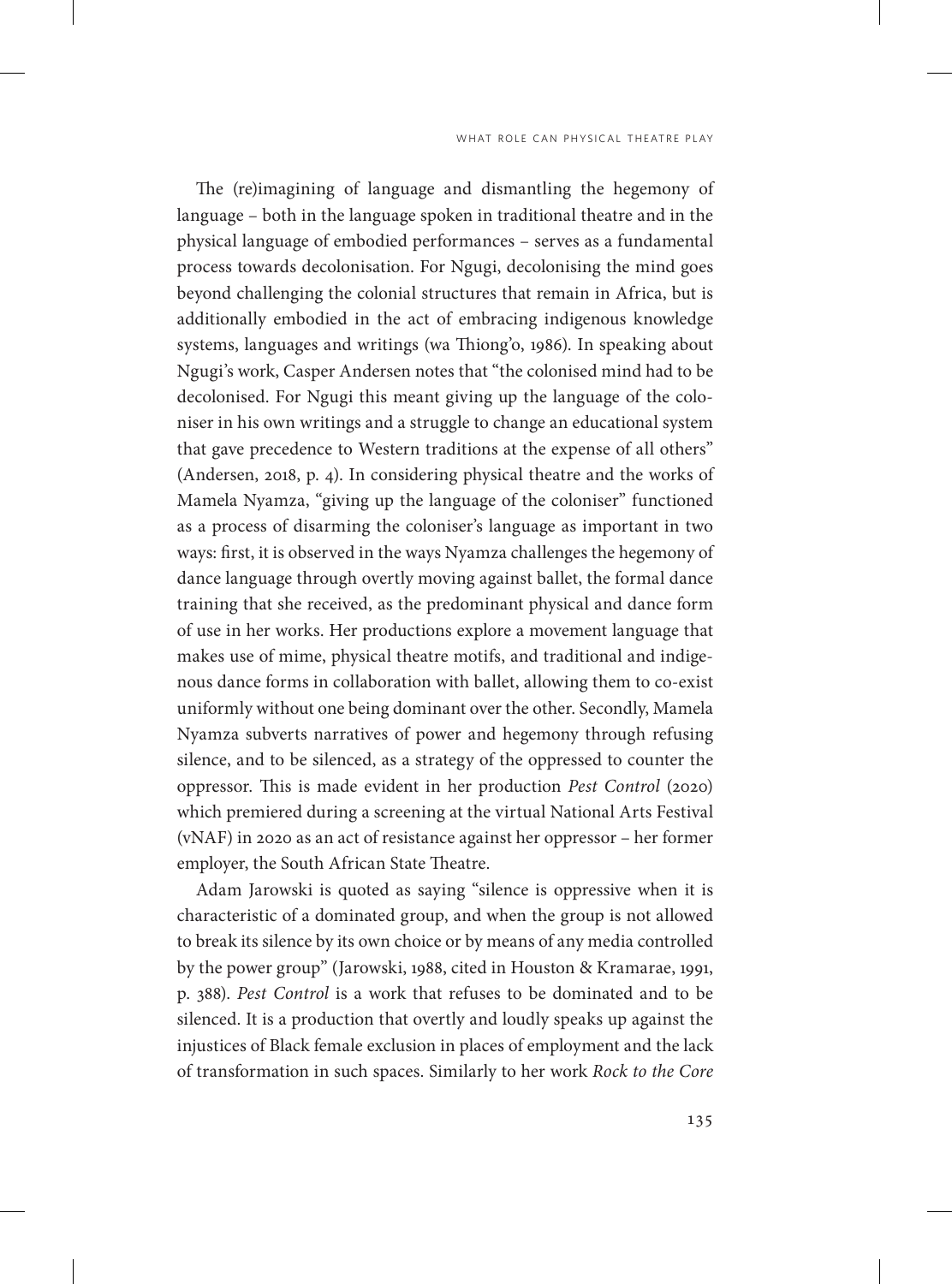(2017) the production serves as a protest to gain access into spaces where Black women are denied entry, even in democratic South Africa. Nyamza is quoted as saying:

It must be emphasised that the protest had nothing to do with us wanting to get awards for ourselves, but rather, had everything to do with equal acknowledgement and access to mainstream theatres, and recognition of all Black artists, whether as performer or director. (City Vision, 2017)

*Pest Control* is a production that seeks to find a language to express the dissatisfaction with Nyamza's previous employer, the South African State Theatre, which dismissed her in 2019 following a speech by Nyamza in Cape Town in 2018 which was about the lack of access, transformation and equality in the arts – particularly with regard to the lack of Black artists' productions being promoted during the Artscape Dance Umbrella Africa festival. The production amplifies the politics and activism connected with the whole issue of the employment of female employees within democratic South Africa through an autobiographical telling and physical embodiment of Nyamza's dismissal from the South African State Theatre. The production invites the audience into the CCMA hearings and arbitration proceedings that adjudicated her dismissal from the Theatre – everything is explored through texts and audio recordings of the arbitration process. This is further amplified by her choice in costuming, as she is dressed in the attire of a woman in fencing gear holding both a fencing sword and megaphone. The production, which is a screen dance film (due to the social distancing regulations and restrictions brought about by the Covid-19 pandemic), illuminates the volatile state of female representation in the workplace and the spirit of transformation as supposedly endorsed within contemporary democratic South Africa.

*Pest Control* functions as a form of protest dance – through the medium of film – that highlights the gross shenanigans within the workplace that fail to provide justice to female employees. The production alludes to the lack of transformation in employment equality that affects women in the arts and other sectors of the economy, which disenfranchise their ability to grow and develop within their places of employment. During the performance Nyamza resists and protests this lack of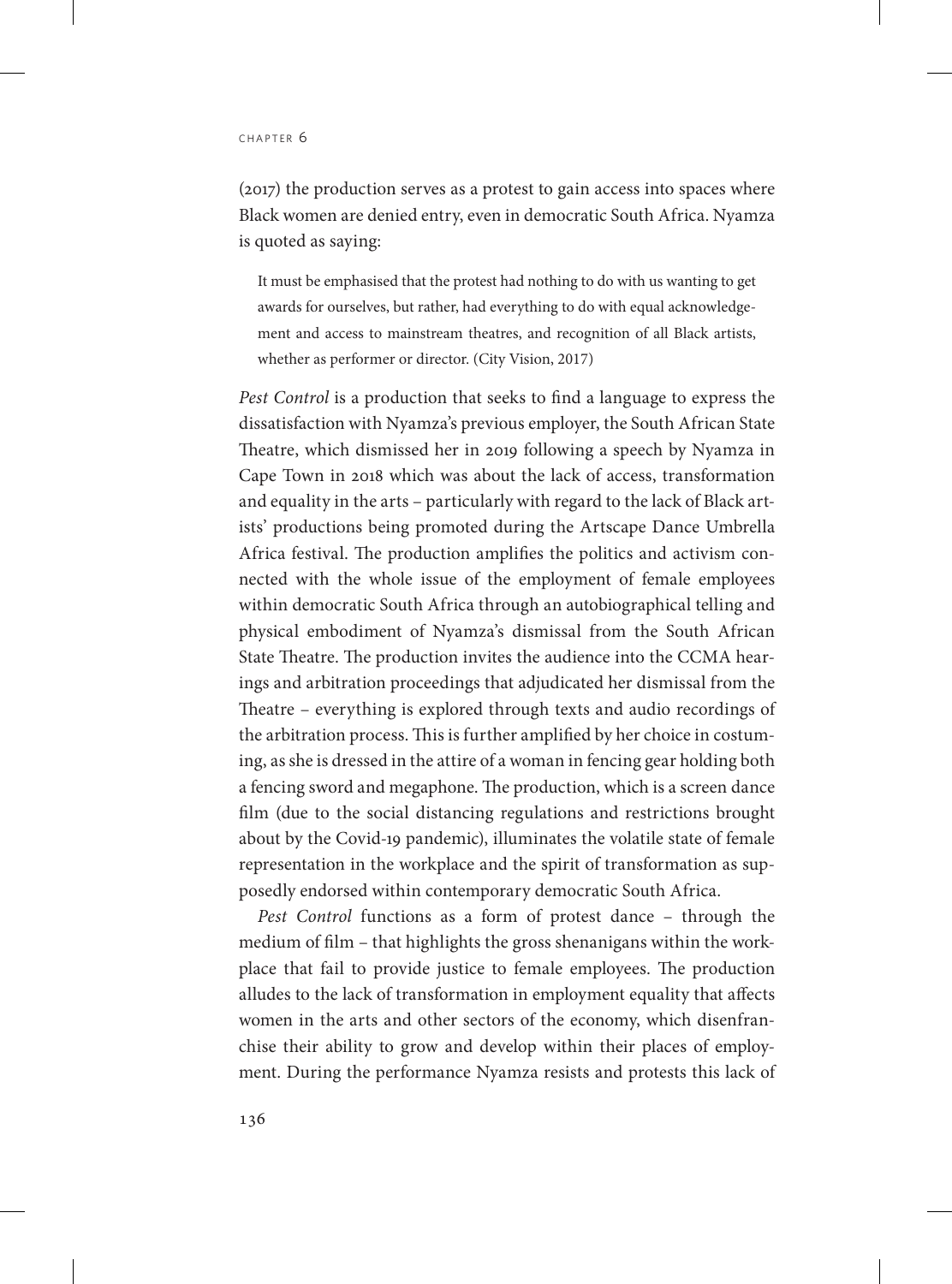inclusion through a repetitive chanting in IsiXhosa as she says "Rhaaa! Phuuu! Haay!" which are expressions of disgust and exasperation at the system within the workplace that is located within contemporary South African democracy. During the performance she includes a recording of a speech she gave in Cape Town citing the lack of equal representation for artists – and artists of colour – to ensure that their work is visible and accessible to audiences in festivals and theatre venues that are historically white and colonial in nature.

Both *19-Born-76-Rebels* and *Pest Control* make use of physical theatre to create, question, critique, and story narratives that continue to persist in contemporary democratic South Africa. They allow for artists to position themselves as instruments for disseminating information about social, cultural, and political engagement specific within the South African context. Physical theatre, as evident in the works of Mamela Nyamza, provides platforms and artistic mediums of negotiating identity, being and belonging in contemporary South Africa. It is through the discipline of physical theatre that artists like Nyamza are provided with the platform and ability to question and interrogate the ways in which they have experienced and engaged with democracy beyond the nostalgia of post-apartheid and post-1994. At the heart of both productions is the strong challenge that Nyamza presents to the pillars of free speech, equality, and access as entrenched in the Constitution.

Janine Lewis notes that Fleishman suggests that for most people making theatre in South Africa the word alone is insufficient to portray or explain the full complexity of the reality they face (Lewis, 2010, p. 175). This is to say that in postcolonial theatre the art and discipline of physical theatre allows for the live to function as a means of communication that provides information that can be meaningful – both to the performer and the audience. As such, the body allows for points of embodied reference that cannot otherwise be perceived. This is a key idea in Merleau-Ponty's writing (as quoted in Cavallaro, 1998, p. 88):

The body is primary a way of being in the world. It is a form of lived experiences which is fluid and ever-shifting. And it is also a way of interacting with one's environment, of shaping it and being shaped by it.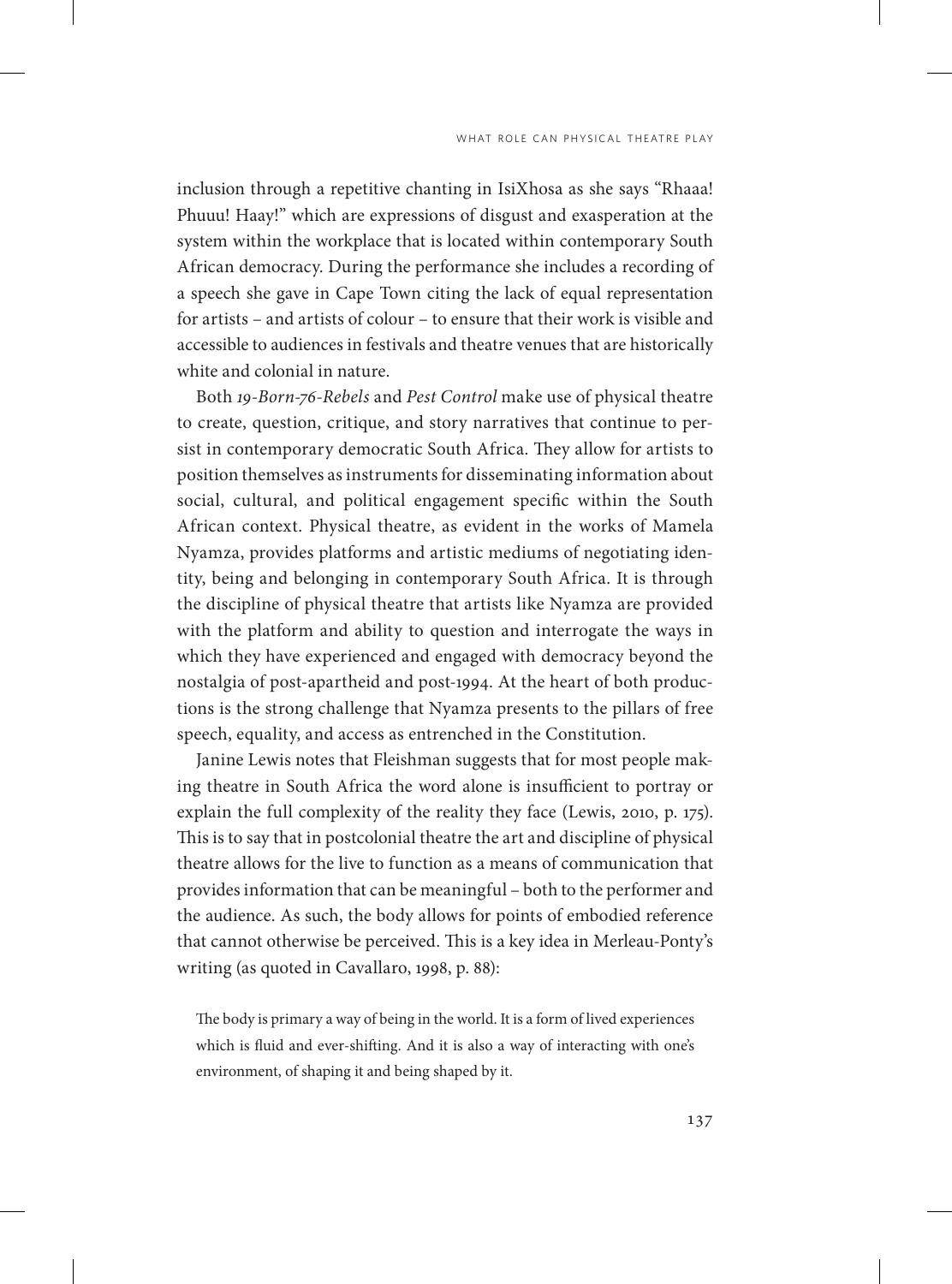This notion of the body functioning as a vessel of lived experiences entails that it has the ability to transmit and disseminate information, through physical theatre performance, that carries the body's discourses and value systems – as experienced and lived within society – which assist in formulating narratives on political developments – for example, on ways of building democracy in South Africa.

The self-representation of the body, through physical theatre, functions as a political tool that is central in strategising considerations of ways to create work while challenging the status quo. This notion is supported by the notion that the narratives are inscribed within the body, and as such allow for a postcolonial approach to theatre that challenges the dominance and hegemony as experienced and lived in daily lives.

## **Conclusion**

Jolley and Bernard, cited in Buqa (2015, p. 1) state that "ubuntu became one of the key concepts of the new democratic South Africa which inspired people of different races to embrace one another after apartheid." The concept of ubuntu encouraged a blind belief in an imagined multicultural country experiencing the enforcement of national reconciliation and cultural integration, but that did not adequately tackle the social, economic and political implications inherited from the apartheid regime.

The building of a national identity, as positioned through the rainbow nation, prioritised the acknowledgement of differences within multicultural South Africa over the understanding of these differences. The idea of the rainbow nation is that it functions as a space of tolerance of the various races and cultures in the country through the understanding that "the rainbow is incomplete without each of the colours, but none of the colours or strands is dominant over the other" (McAllister, 1996, p. 12). It positioned itself as a system of belief that encouraged the marketability of equality, representation, tolerance, and co-existence.

In his reflection on democracy and the rainbow nation Adam Habib (1997, p. 16) warns that: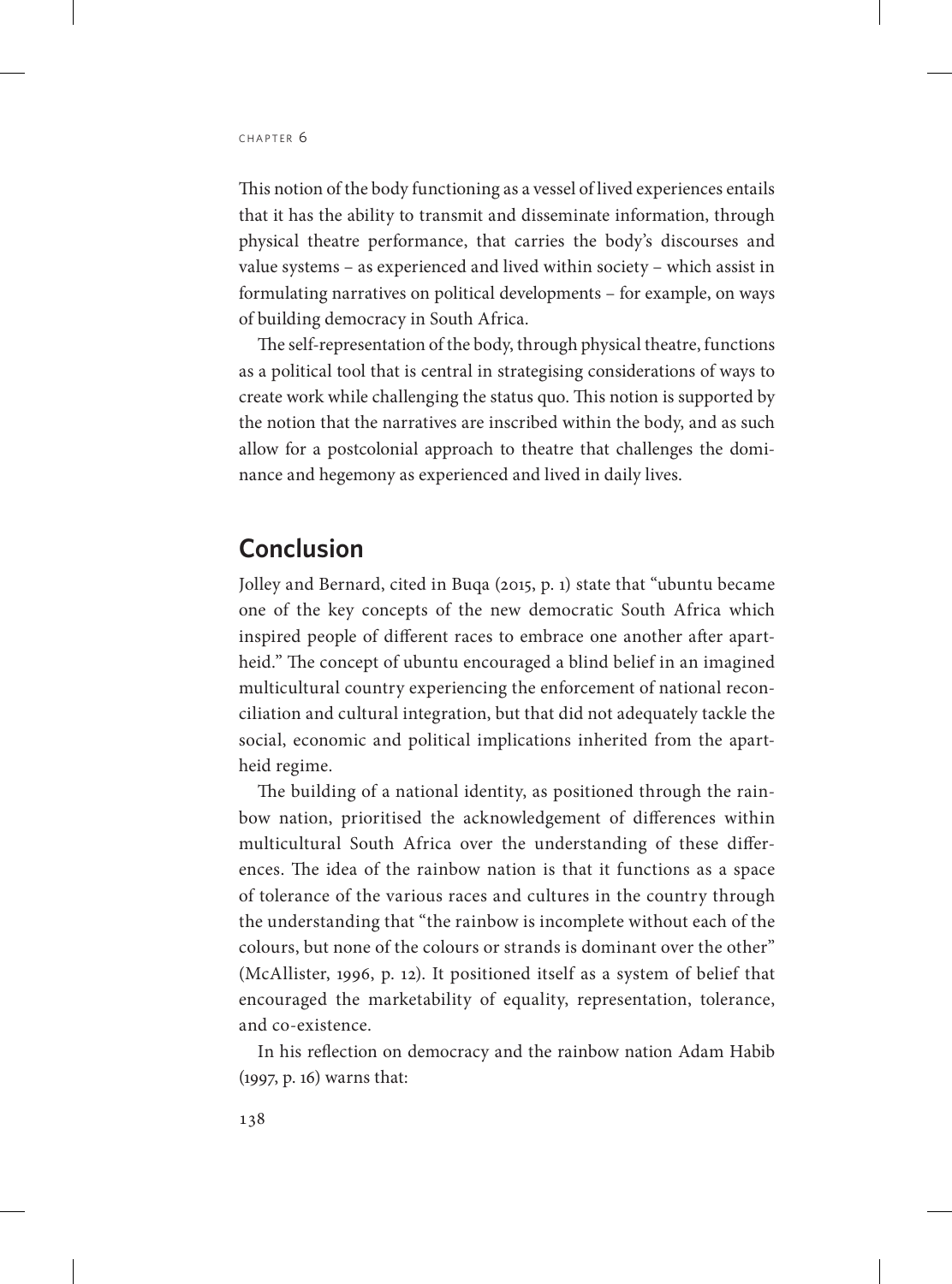the rainbow metaphor, by only focusing on race variables, is thus theoretically misleading…Very little, if any, attention is paid to the socio-economic and other variables that will impact on democratic consolidation in South Africa.

Important in Habib's writing is the recognition that there are fundamental omissions in the rainbow nation that produces incomplete realisations and materialisations of social, cultural and political empowerment to the pillars of equality, representation, and co-existence entrenched by the Constitution. The building of democracy in South Africa calls for a critical engagement with formal, structural, and institutional systems of power that converse with issues of – apart from the established social, racial and cultural differences that are said to live in harmony – economic stability, class, gender, sex and sexuality, sexual orientation, authority, and many other variables that make up a stable democratic state.

Both *19-Born-76-Rebels* and *Pest Control* make use of physical theatre to create, question, critique, and story narratives that continue to persist in contemporary democratic South Africa. As already noted, the discipline of physical theatre affords artists like Nyamza the framework to make strong statements about the society around them. It allow for artists to position themselves as instruments for disseminating information about social, cultural, and political engagement specific to the South African context.

Theatre and performance are rarely considered as avenues for exploring political and social discourse in South Africa. However, what becomes clear, particularly in works such as Nyamza's, is that theatre, specifically physical theatre, allows for the body to speak and present the fundamental contradictions and complex demands of a democratic state. Her work opens up channels for engaging with the pain of living in South Africa – a pain that is translatable to the issues of race, class, gender, and sex. The utilisation of physical theatre allows for a visual and visceral representation of the loopholes that are within the South African democratic state. It allows for the body to politicise sentiments that hold historical residues from the past – economically, socially, politically and culturally. In so doing, physical theatre allows for an active and visual engagement with the fractured democratic state and can generate conversations, discourse, and dialogue about the possible arrangements that can be made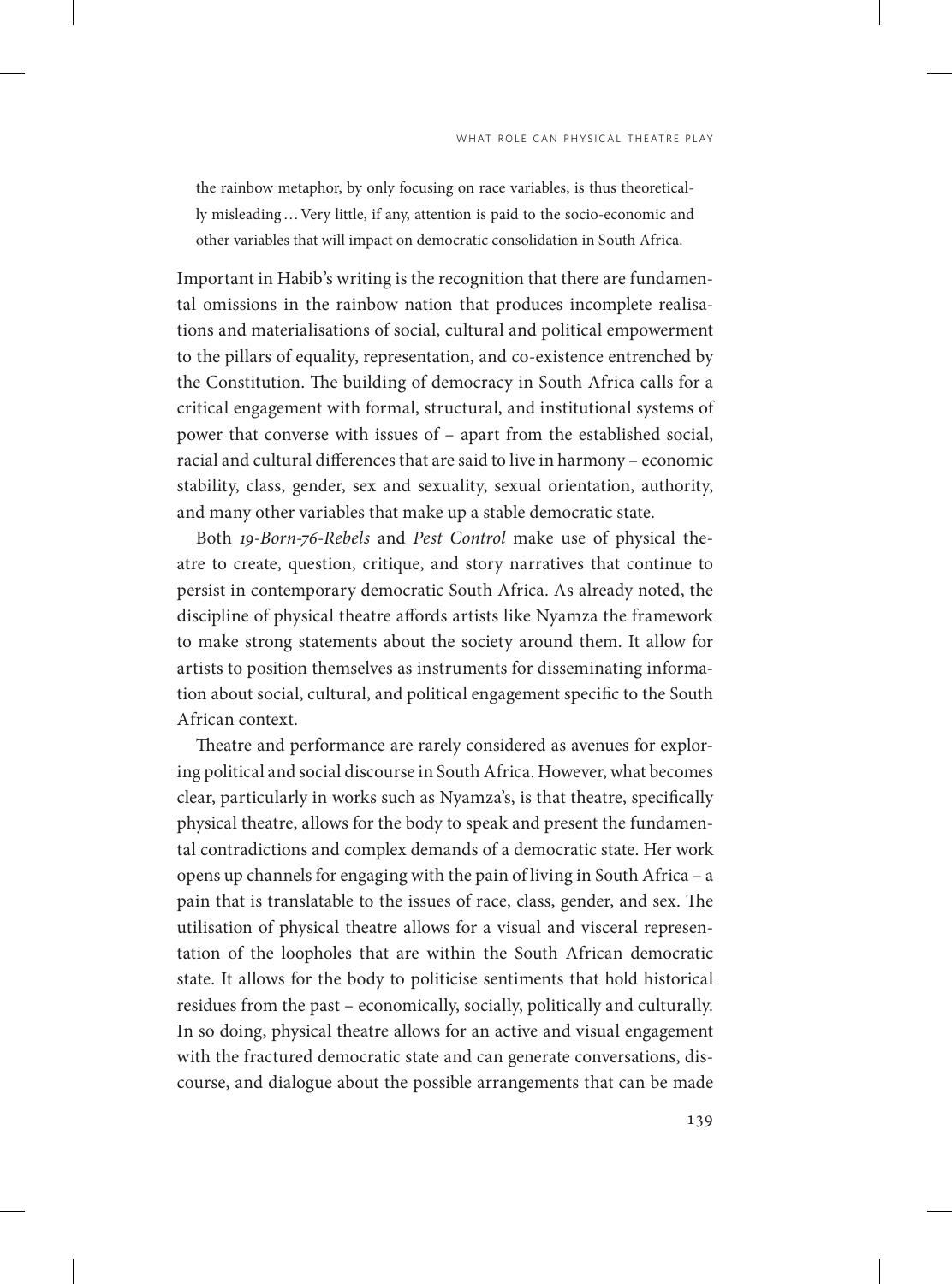to mobilise a conscious activation of democracy as an active and process towards transformation.

#### **References**

Andersen, C. (2018). Decolonizing the mind. *ECHOES: European Colonial Heritage Modalities in Entangled Cities*. [https://keywordsechoes.com/wp-content/](https://keywordsechoes.com/wp-content/uploads/2019/07/Keywords-Echoes-Casper-Andersen-Decolonizing-the-Mind-2018.pdf) [uploads/2019/07/Keywords-Echoes-Casper-Andersen-Decolonizing-the-](https://keywordsechoes.com/wp-content/uploads/2019/07/Keywords-Echoes-Casper-Andersen-Decolonizing-the-Mind-2018.pdf)[Mind-2018.pdf](https://keywordsechoes.com/wp-content/uploads/2019/07/Keywords-Echoes-Casper-Andersen-Decolonizing-the-Mind-2018.pdf)

Buqa, W. (2015). Storying Ubuntu as a rainbow nation. *Verbum et Ecclasia*, *36*(2),  $1 - 8$ 

- Cavallaro, D. (1998). *The Routledge dance studies reader*. Routledge.
- City Vision. (2017). Nyamza still makes a statement. *News 24.* [https://www.](https://www.news24.com/news24/southafrica/local/city-vision/nyamza-still-makes-astatement-20171011) [news24.com/news24/southafrica/local/city-vision/nyamza-still-makes-a](https://www.news24.com/news24/southafrica/local/city-vision/nyamza-still-makes-astatement-20171011)[statement-20171011](https://www.news24.com/news24/southafrica/local/city-vision/nyamza-still-makes-astatement-20171011)
- Department of Arts and Culture. (2020, 4 February). *Social cohesion and nation building compact*. https://www.gov.za/SocialCohesion#
- Finestone-Praeg, J. (2010). Intimate revolts some approaches towards pedagogy and performer training in physical theatre: In conversation with First Physical Theatre Company's artistic director: Gary Gordon. *South African Theatre Journal*, *24*(1), 29–40.
- Foellmer, S. (2016). Choreography as a medium of protest. *Dance Research Journal*, *48*(3), 58–69. Cambridge University Press.
- Forte, J. (1992). Focus on the body: Pain, praxis and pleasure in feminist performances. In J. G. Reinhelt & J. R. Roach (Eds.), *Critical theory and performance* (pp. 248–262). University of Michigan Press.
- Garcia-Rivero, C., Kotze, H. & du Toit, P. (2002). Political culture and democracy: The South African case. *Politikon*, *29*(2), 163–181.
- Gilbert, H. & Tompkins, H. (1998). *Post-colonial drama: Theory, practice, politics*. Routledge.
- Groenewald, L. & Redelinghuys, M. (Producers). (2013). I am woman leap of faith (Episode 2, season 2 – Mamela Nyamza) [TV series]. SABC. [https://www.](https://www.youtube.com/watch?v=SkeP3aCoEwE) [youtube.com/watch?v=SkeP3aCoEwE \(](https://www.youtube.com/watch?v=SkeP3aCoEwE)Accessed: 13 February 2021).
- Grosz, E. (1994). *Volatile bodies: Towards a corporeal feminism*. Indiana University Press.
- Habib, A. (1997). South Africa the rainbow nation and prospects for consolidated democracy. *African Association of Political Science*, *2*(2), 15–37.
- Hauptfliesch, T., Huismans, A. & Finestone, J. (1999). Unwilling champion an interview with Reza de Wet. *Contemporary Theatre Review*, *9*(2), 53–63.